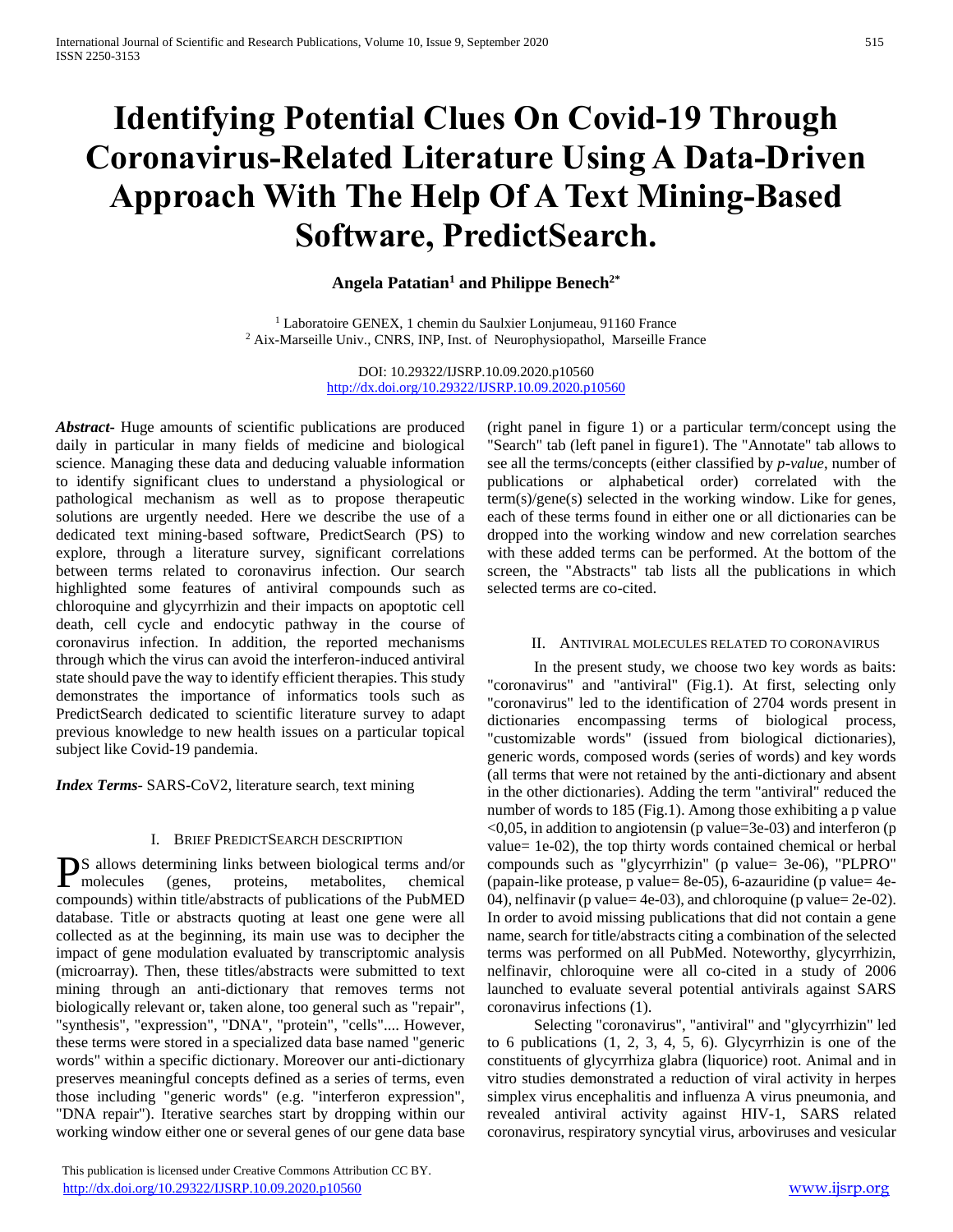stomatitis virus. Of different compounds (ribavirin, 6-azauridine, pyrazofuridin or mycophenolic acid), glycyrrhizin was the most active in inhibiting replication of the SARS-associated virus (6). 6-azauridin was cited only in the title/abstract of two more publications (7, 8). While a search for "nelfinavir" with "coronavirus" and "antiviral" identified 4 publications (1, 9, 10, 11), 27 publications were found quoting in their titles/abstracts our baits and "chloroquine". Moreover, 15 were published in 2020, none in 2019, but no more than one per year was listed for the period between 2003 and 2018. The earliest report in 2003 (12) was focused on the observation that astrocytes were the major targets for mouse hepatitis virus (MHV) persistence. It showed also that expression of the pro-apototic Bnip3 gene was reduced following MHV infection and that chloroquine significantly inhibited the repression of Bnip3 promoter activity induced by the acidic-pH dependent MHV mutant OBLV60 (Fig.2). The next publication in 2004 (13) reported that chloroquine phosphate induced a significant antiviral activity in vitro in cells infected with the severe acute respiratory syndrome coronavirus (SARS-CoV).

### III. CHLOROQUINE ACTIVITIES

 The first publication mentioning a therapeutic effect of chloroquine phosphate on COVID-19 patients appeared on March 2020 (14). The same month, two other publications evaluated the use of chloroquine against COVID-19. One can be considered as the first evidence that hydroxychloroquine was more potent than chloroquine to inhibit SARS-CoV-2 in vitro (15). The second reviewed the different activities involved in the antiviral activity of chloroquine (16). This last publication prompted us to add to our query, terms like: "quinone reductase"; "sialic acid"; "alkalinization"; "endosome"; "glycosylation" and "p38 MAPK" using the search tab.

 Keeping chloroquine as the common bait, a search for terms correlated with "endosome" led to indentify 2407 terms, with "glycosylation" 665, with "syalic acid" 201 and with "alkalinization" 196. The most significant gene shared among all these terms was *NEU1* (neuraminidase 1), which codes for a lysosomal enzyme that cleaves terminal sialic acid residues from substrates such as glycoproteins and glycolipids. Interestingly, "neuraminidase" was also co-cited with "coronavirus" in 48 publications (the earliest being published in 1976). Neuraminidase inhibitors are a class of drugs that block the viral neuraminidase enzyme of the influenza virus by preventing its budding from the host cell  $(17)$ .

 Genes that were cited with either "coronavirus", "glycyrrhizin" and "chloroquine" led separately to 609, 503 and 2001 genes, respectively. However, only few genes were co-cited with at least two of these terms.

 *CASP8* (caspase 8) encodes a member of the cysteineaspartic acid protease (caspase family). This protein is involved in programmed cell death (apoptosis) induced by various apoptotic stimuli such as stress triggered by UV irradiation, reactive oxygen species (ROS), but also by bacterial or viral infection. CASP8 was one of the caspases activated by canine coronavirus (CCoV) and this activation results in apoptosis (18). Similarly, apoptosis together with CASP8 activity was increased in cells infected with the equine coronavirus (19). However, glycyrrhizin was reported

 This publication is licensed under Creative Commons Attribution CC BY. <http://dx.doi.org/10.29322/IJSRP.10.09.2020.p10560> [www.ijsrp.org](http://ijsrp.org/)

to induce apoptosis through CASP8 activation and TP53 increase (20).

*CTSB* (cathepsin B) encodes a member of the C1 family of peptidases. One proteic product generated by this gene is a lysosomal cystein protease with both endopeptidase and exopeptidase activity that may play a role in protein turnover. It has been shown that the ability of different strains of feline coronavirus to infect cells were highly dependent of host cell CTSB activity for entry into the host cell as well as on the low pH of endocytic compartments (21). It was suggested that host cell cathepsins may play a role in the distinct tropisms displayed by different feline coronavirus biotypes. An inhibition of *CTSB* expression and a stabilization of lysosomal membranes by the biologically active metabolite of glycyrrhizin, 18betaglycyrrhetinic, which can prevent free fatty acid-induced lipid accumulation and cell apoptosis in vitro, were observed (22).

 *BCL2* (Bcl2 apoptosis regulator) encodes an integral outer mitochondrial membrane protein that blocks the apoptotic cell death. It has been shown that canine coronavirus type II decreased Bcl2 expression in cytosol (23). Moreover, expression of the SARS-CoV nucleocapsid (SARS-CoV N) protein was reported to down-regulate BCL2 levels and to induce apoptosis (24). On the other hand, Parris (25) proposed an interesting hypothesis that linked BCL2, chloroquine and coronavirus. Indeed, chloroquine facilitates apoptosis of abnormally persistent T-cell clones by suppressing NF-kappa-B, which enhances the expression of antiapoptotic proteins such as BCL2. Based on this observation, one may hypothesize that prophylactic exposure to pro-apoptotic chloroquine drugs caused natural selection for strains of viruses and other parasites that have enhanced anti-apoptotic abilities. Hence, drugs that suppress BCL2 or restore TP53 function might be effective in restoring the parity of resistance to apoptosis between infected and uninfected cells. Similarly to chloroquine, 18beta-glycyrrhetinic acid can induce apoptotic cell death at least in part through reducing BCL2 level (26).

 TP53 encodes a transcriptional factor that responds to various cellular stresses to regulate expression of target genes resulting in cell cycle arrest, apoptosis, senescence, DNA repair, or changes in metabolism. Although apoptosis induced by coronavirus infectious bronchitis virus was shown to be independent of TP53, infection imposed a growth-inhibitory effect on cultured cells by inducing a cell cycle arrest at S and G(2)/M phases (27). However, depending on the cellular models, an activation of TP53 pathway and a suppression of cell growth by chloroquine were reported (28).

 Furthermore, chloroquine and hydroxychloroquine were also known as potent inhibitors of autophagy, a process that performs the self-digestion of damaged cells to generate ATP and other essential biosynthetic molecules to temporarily avoid cell death (29). In addition to raise the lysosomal pH (30), chloroquine may block the fusion between autophagosomes and lysosomes through its ability to disorganize golgi and endosomal systems (31). Autophagy inhibition induces an endoplasmic reticulum stress that in turn initiates apoptosis (Fig. 2). Although in the case of viral infection, autophagy can be either proviral or antiviral (32, 33), it was shown that the viral nsp6 protein of different coronaviruses including severe acute respiratory syndrome virus activates autophagy (34). Although like apoptosis, autophagy can be considered as an antiviral defense at the early step of viral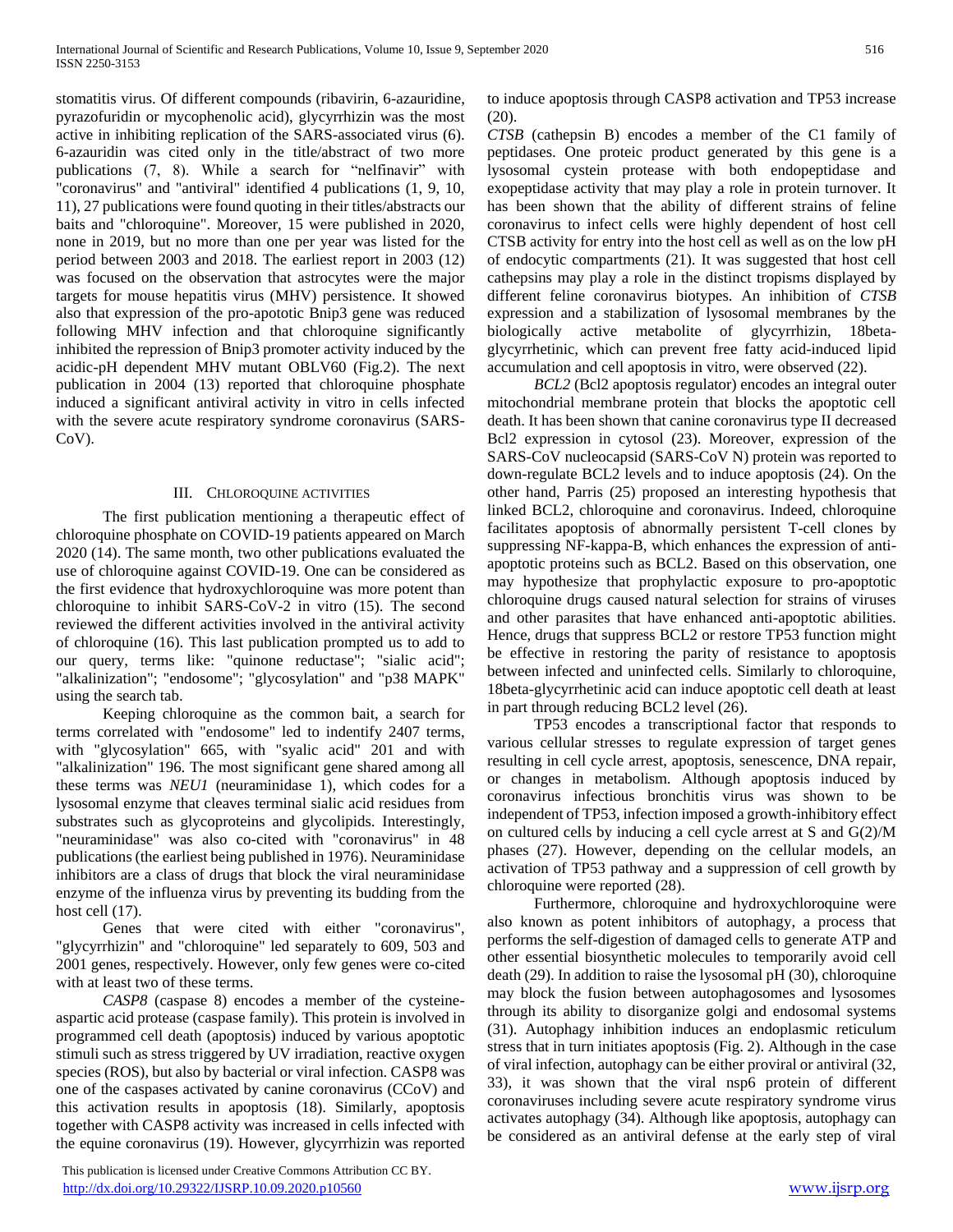infection, viruses can subvert and exploit, later on, multiple steps of the autophagic pathway to evade immune responses and facilitate viral replication (reviewed in 35). It has been demonstrated that autophagy is required for the formation of complexes resulting from the binding of coronavirus hepatitis virus (MHV) to double membrane vesicles (DMVs) and that DMV formation significantly enhances the efficiency of the virus replication (36). However, MHV replication or release might depend neither on the autophagic factor ATG-5, by which cells deliver DMVs containing cytoplasm or cytoplasmic organelles to the lysosome, nor on an intact autophagic pathway (37). The controversial involvement of autophagy in viral replication may depend on the type of viruses used or cells tested as well as on the different techniques used in studying autophagy.

 Nevertheless, autophagosomes that are produced during autophagy fuse with the endosomal pathway (Fig. 2). The endocytic pathway is used for CoVs to enter host cell towards the participation of the subunit viral protein S2 (38). The first publication co-citing "coronavirus" and "endocytic pathway" appeared in 2001 (39) and concerned the human coronavirus HcoV-229E. Since then, several studies have firmly established the role of the endocytic pathway in controlling the virus entry into the host cell.

## IV. IMPACTS OF SARS-COV/ACE2 INTERACTION

 It has been reported that chloroquine, known to inhibit acidification of endosomes during the events of replication and infection (15), exhibited an antiviral effect either before or after exposure to SARS-CoV through interfering with terminal glycosylation of the cellular receptor, angiotensin-converting enzyme 2 (ACE2). From 325 PubMed reports containing "SARS-CoV" and "angiotensin-converting enzyme", 155 were published up to the end of April 2020. ACE2, expressed in a variety of tissues including both the upper and lower respiratory tract, myocardium and the gastrointestinal mucosa (40), is the main receptor for coronavirus entry into cells (Fig. 3). Moreover, SARS-CoV2 may also infect endothelial cells (41), which indeed express ACE2 (42). The TNF-alpha converting enzyme (TACE) activated by the spike protein of SARS-CoV (SARS-S protein) was found to promote ACE2 ectodomain shedding (Fig. 3), and therefore the entry of SARs-CoV as well as TNF production (43). Loss of ACE2 that is translocated from the cell surface to endosomes after binding to the SARS-S protein, might lead to several deleterious events (Fig. 3). While ACE2 exhibits antiinflammatory activity, ACE2 deficiency results in vascular inflammation and an inflammatory response that contributes to atherosclerotic plaque formation (44). These events relied on the activity of ACE2, which is involved in the conversion of angiotensin 1 into angiotensin 1-9 and production of the vasodilatator 1-7 angiotensin from angiotensin 2. Indeed, ACE2 can block its homolog ACE inhibiting the conversion of angiotensin 1 into angiotensin 2 (Fig. 3). Loss of ACE2 will therefore lead to an increase of angiotensin 2 and as a consequence to vasoconstriction, elevation of blood pressure and ROS production through NADPH oxidase activation (45). It can be speculated that at the site where vasoconstriction occurs, TNF release and/or atherosclerotic plaque inducing inflammatory cytokines will trigger endothelial barrier dysfunction. Disruption

 This publication is licensed under Creative Commons Attribution CC BY. http://dx.doi<u>.org/10.29322/IJSRP.10.09.2020.p10560</u> [www.ijsrp.org](http://ijsrp.org/)

of the endothelial barrier will affect pulmonary alveoli, required for gas exchange causing ultimately acute respiratory distress syndrome (ARDS), a syndrome that is known to be the main cause of the mortality of SARS-CoV 2 infected patients. Moreover, pulmonary infection with the human SARS-CoV in mice led to an ACE2-dependent myocardial infection with a mark decrease in ACE2 expression (46), which, as described above, will result in deleterious effects due to angiotensin 2 accumulation (Fig.3).

## V. INTERFERON PATHWAY AND CORONAVIRUS INFECTION

 The endocytic pathway may be even more important in our understanding of the CoVid-19 syndrome considering it can be associated with IFN resistance (Fig. 4). Tan et al. (47) tested several drugs in culture for their antiviral ability against SARS-CoV, including neuraminidase inhibitors and showed complete inhibition of cytopathic effects for some interferon (IFN) subtypes and human leukocyte interferon- $\alpha$ .

 However, it was well established that SARS-CoV employs multiple passive and active mechanisms to avoid induction of type I interferons in cells. Loss of an efficient IFN response is likely to contribute to the establishment of a viremia early in infection. By contrast, high secretion of chemokines such as IP-10 and IL-8 might be responsible for massive immune cell infiltrations found in the lung of infected patients and the dysregulation of adaptive immunity (48).

 Coronavirus can evade from the IFN system through several distinct mechanisms. Indeed, the antiviral effect of IFN relies in part on the expression of the 2'-5' Oligo adenylate synthetase (OASE). This enzyme, once activated by double strand (ds) RNAs, synthesizes 2'-5' oligo adenylates (2'-5'A), which as dimers or tetramers stimulate the dsRNA dependent-RNase L leading to the degradation of cytoplasmic and viral RNAs (Fig. 4). However several viruses exhibit a 2'-5' phosphodiesterase-like activity such as the viral protein ns2 of the coronavirus MHV, which confers virulence by cleaving 2'-5' A resulting in no activation of Rnase L (49, 50). In addition to the viral inhibition of the 2'-5'A/Rnase L system, it was shown that in SARS-CoV infected fibroblasts, no detectable induction of IFN- $\beta$  occurs (51, 52, 53).

 On the other hand, it was reported that absence of IFN-  $\beta$  results from the loss of activation of IRF3 (IFN regulatory factor 3), which is essential for IFN- $\beta$  production (54). IRF3 synthesis is achieved through the combined activities of different factors (RING-1, MDA-5, PKR) activated in response to 5'triphosphorylated single stranded (ss) RNA or dsRNA (Fig. 4). It was suggested that loss of IRF3 might result from the impaired sensing of coronavirus by pathogen recognition receptors (PRRs) such as TLRs (Toll like receptors). One hypothesis was that dsRNA replication intermediates are located within the double membrane vesicles whose formation are induced, as we mentioned earlier, by virus infection and consequently will be protected from PRR sensing (54). Noteworthy, in contrast to coronavirus RNA, sensing with the IFN-inducer poly (I:C), polyinosinic:polycytidylic acid, a syntethic double strand RNA,  $resulted$  in IFN- $\beta$  transcription and intranasal treatment with poly (I:C) was found to protect aged mice from lethal respiratory virus infections (55). It has to be noticed that whereas myeloid dentritic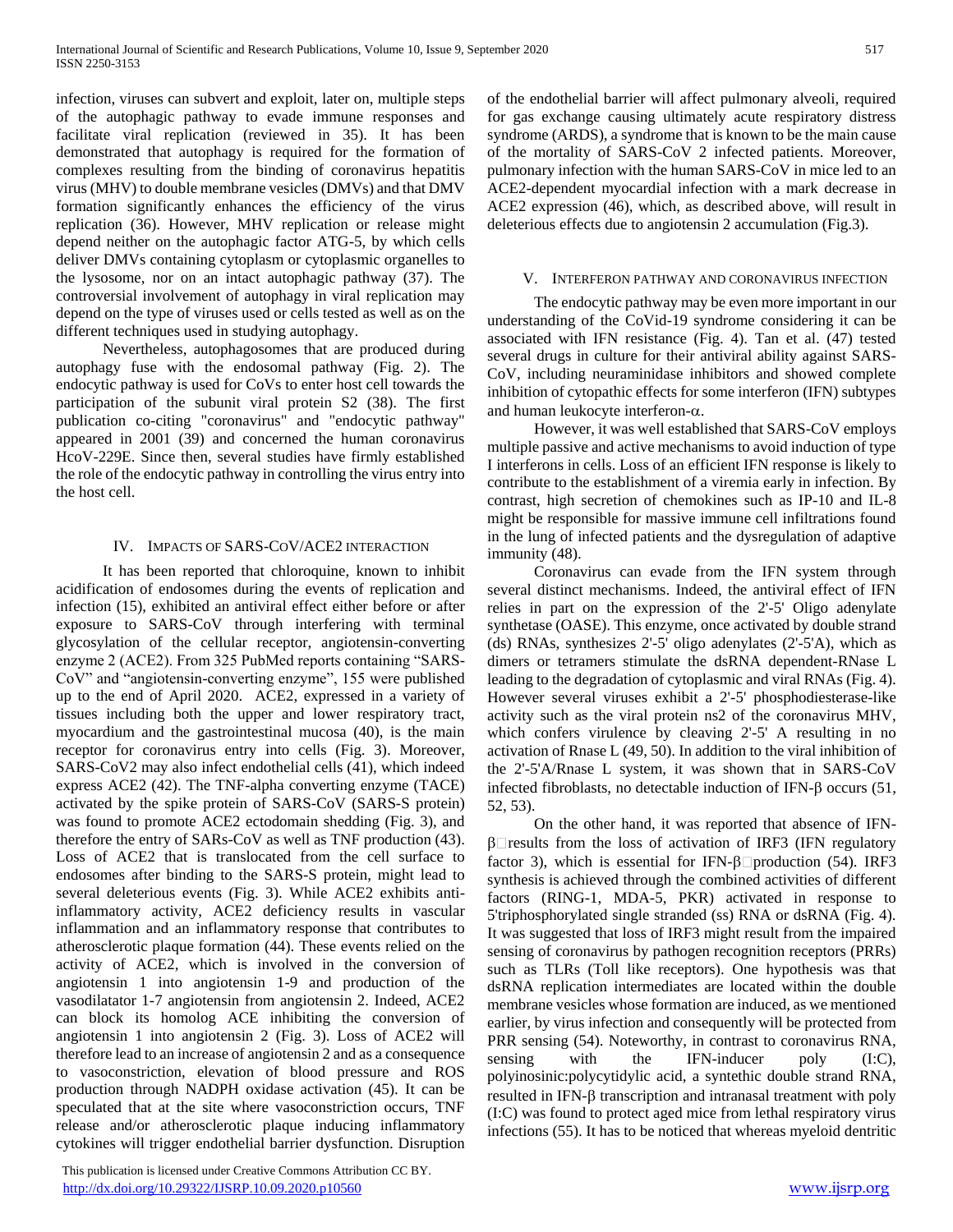cells (mDCs) and fibroblasts failed to produce IFN, plasmacytoid cells (pDCs) in the course of MHV infection are able to produce type I IFNs towards TLR7 (56). Noteworthy, elderly women had reduced number of pDCs and reduced TLR7/8 response compared to young adults (57). In contrast, seric markers involved in inflammation were increased in elderly and high levels of IL-6 correlated with increased morbidity and mortality were observed (58). Altogether these results are reminiscent of the observations that elderly with Covid-19 disease were indeed more prone in a context of a cytokine storm to respiratory illnesses resulting in higher mortality rates in such a population.

#### VI. CONCLUSIVE REMARKS

 Investigating associated terms with "coronavirus" and "antiviral", PredictSearch allowed to identify within the literature several antiviral drugs or biological molecules including chloroquine and glycyrrhizin. Iterative queries highlighted different processes that might suggest how the virus can counteract at an early step the cellular defenses. Indeed, modulation of cell growth and induction of apoptosis are two common strategies used by many viruses to regulate their infection cycles. As other viruses, coronavirus infection leads at first to the induction of a cellular stress in the host cell. This stress has to be considered as a protective response of the host cell to avoid virus propagation through the induction of cell growth arrest and apoptosis. However, we report a hypothesis to explain how cellular resistance to apoptotic cell death might allow selecting some cells to survive and to constitute an important virus reservoir after cell recovery. It is suggested that the anti-viral activity of chloroquine or glycyrrhizin relies in part on their ability to induce apoptosis of the infected cells that were selected to survive. However this apoptosis will be triggered by events distinct from those induced at first by the viral stress. For instance, chloroquine can induce lysosomal stress and provoke a TP53-dependent cell death that does not require caspase-mediated apoptosis (59). Therefore, according to the inhibitory effect of chloroquine on autophagy and its ability to induce apoptosis, the benefit of the treatment should be considered in a time window when the virus alters these events for its survival and spread. The resulting impact of chloroquine on autophagy should also reduce not only the viral induced formation of cytoplasmic vesicles such as DMVs but also provoke alkalinization of these subcellular structures leading to the degradation of viral RNA replication intermediates. Moreover, localization of these intermediates within DMVs avoids viral sensing, an event crucial for an induced IFN expression in different cell types with the exception of pDCs, which are reduced in elderly. It can be speculated that to bypass the reduced expression of IFN in the course of coronavirus infection, use of poly (I/C) that in contrast to dsRNAs induces IFN expression, can be a therapeutic option in combination with an anti-IL6 treatment. Other factors downstream of IFN can also be proposed to provide an antiviral state such as 2'-5'A that can be combined with poly (I/C) together with an inhibitor of 2'-5' phosphodiesterase activity of the viral ns2 protein to avoid 2'-5'A degradation and Rnase L inactivation.

 Thus, we believed that the correlations found by PredictSearch analysis based on existing knowledge might highlight important tracks to speed the identification of therapeutic

 This publication is licensed under Creative Commons Attribution CC BY. <http://dx.doi.org/10.29322/IJSRP.10.09.2020.p10560> [www.ijsrp.org](http://ijsrp.org/)

approaches helping to fight new syndromes like Covid-19. More generally, this work illustrates how dedicated computational tools respond to the urgent need to deal with an exponential increase of publications.

#### ACKNOWLEDGMENTS

 We are indebted to Dr. Michel Khrestchatisky for critically reading the manuscript and to Genex Laboratories that provided a free access to PredictSearch.

#### CONFLICTS OF INTEREST

The authors declare no conflict of interest

#### **REFERENCES**

- [1] De Clercq E. Potential antivirals and antiviral strategies against SARS coronavirus infections Expert Rev Anti Infect Ther. 2006 Apr;4(2):291-302. DOI: 10.1586/14787210.4.2.291.
- [2] Pu JY, He L, .Wu SY, Zhang P, Huang X. Anti-virus research of triterpenoids in licorice. Bing Du Xue Bao. 2013 Nov;29(6):673-9.
- [3] Fiore C, Eisenhut M, Krausse R, Ragazzi E, Pellati D, Armanini D, Bielenberg J. Antiviral effects of Glycyrrhiza species. Phytother Res. 2008 Feb;22(2):141-8. DOI: 10.1002/ptr.2295.
- [4] Hoever G1, Baltina L, Michaelis M, Kondratenko R, Baltina L, Tolstikov GA, Doerr HW, Cinatl J Jr. Antiviral activity of glycyrrhizic acid derivatives against SARS-coronavirus. J Med Chem. 2005 Feb 24;48(4):1256-9. DOI: 10.1021/jm0493008.
- [5] Chen F1, Chan KH, Jiang Y, Kao RY, Lu HT, Fan KW, Cheng VC, Tsui WH, Hung IF, Lee TS, Guan Y, Peiris JS, Yuen KY. In vitro susceptibility of 10 clinical isolates of SARS coronavirus to selected antiviral compounds. J Clin Virol. 2004 Sep;31(1):69-75.DOI: 10.1016/j.jcv.2004.03.003.
- [6] Cinatl J, Morgenstern B, Bauer G, Chandra P, Rabenau H, Doerr HW. Glycyrrhizin, an active component of liquorice roots, and replication of SARS-associated coronavirus. Lancet. 2003 Jun 14;361(9374):2045-6. DOI:10.1016/s0140-6736(03)13615-x.
- [7] Pyrc K, Bosch BJ, Berkhout B, Jebbink MF, Dijkman R, Rottier P, van der Hoek L. Inhibition of human coronavirus NL63 infection at early stages of the replication cycle. Antimicrob Agents Chemother. 2006 Jun;50(6):2000- 8.DOI: 10.1128/AAC.01598-05.
- [8] Barlough JE, Shacklett BL. Antiviral studies of feline infectious peritonitis virus in vitro. Vet Rec. 1994 Aug 20;135(8):177-9. DOI: 10.1136/vr.135.8.177.
- [9] Chan JF, Chan KH, Kao RY, To KK, Zheng BJ, Li CP, Li PT, Dai J, Mok FK, Chen H, Hayden FG, Yuen KY. Broad-spectrum antivirals for the emerging Middle East respiratory syndrome coronavirus. J Infect. 2013 Dec;67(6):606-16. DOI: 10.1016/j.jinf.2013.09.029.
- [10] Hsieh LE, Lin CN, Su BL, Jan TR, Chen CM, Wang CH, Lin DS, Lin CT, Chueh LL. Synergistic antiviral effect of Galanthus nivalis agglutinin and nelfinavir against feline coronavirus. Antiviral Res. 2010 Oct;88(1):25-30. DOI: 10.1016/j.antiviral.2010.06.010.
- [11] Yamamoto N, Yang R, Yoshinaka Y, Amari S, Nakano T, Cinatl J, Rabenau H, Doerr HW, Hunsmann G, Otaka A, Tamamura H, Fujii N, Yamamoto N. HIV protease inhibitor nelfinavir inhibits replication of SARS-associated coronavirus. Biochem Biophys Res Commun. 2004 Jun 4;318(3):719- 25.DOI: 10.1016/j.bbrc.2004.04.083.
- [12] Cai Y, Liu Y, Yu D, Zhang X. Down-regulation of transcription of the proapoptotic gene BNip3 in cultured astrocytes by murine coronavirus infection. Virology. 2003 Nov 10;316(1):104-15.DOI: 10.1016/j.virol.2003.07.007.
- [13] Keyaerts E, Vijgen L, Maes P, Neyts J, Van Ranst M. In vitro inhibition of severe acute respiratory syndrome coronavirus by chloroquine. Biochem Biophys Res Commun. 2004 Oct 8;323(1):264-8.DOI: 10.1016/j.bbrc.2004.08.085.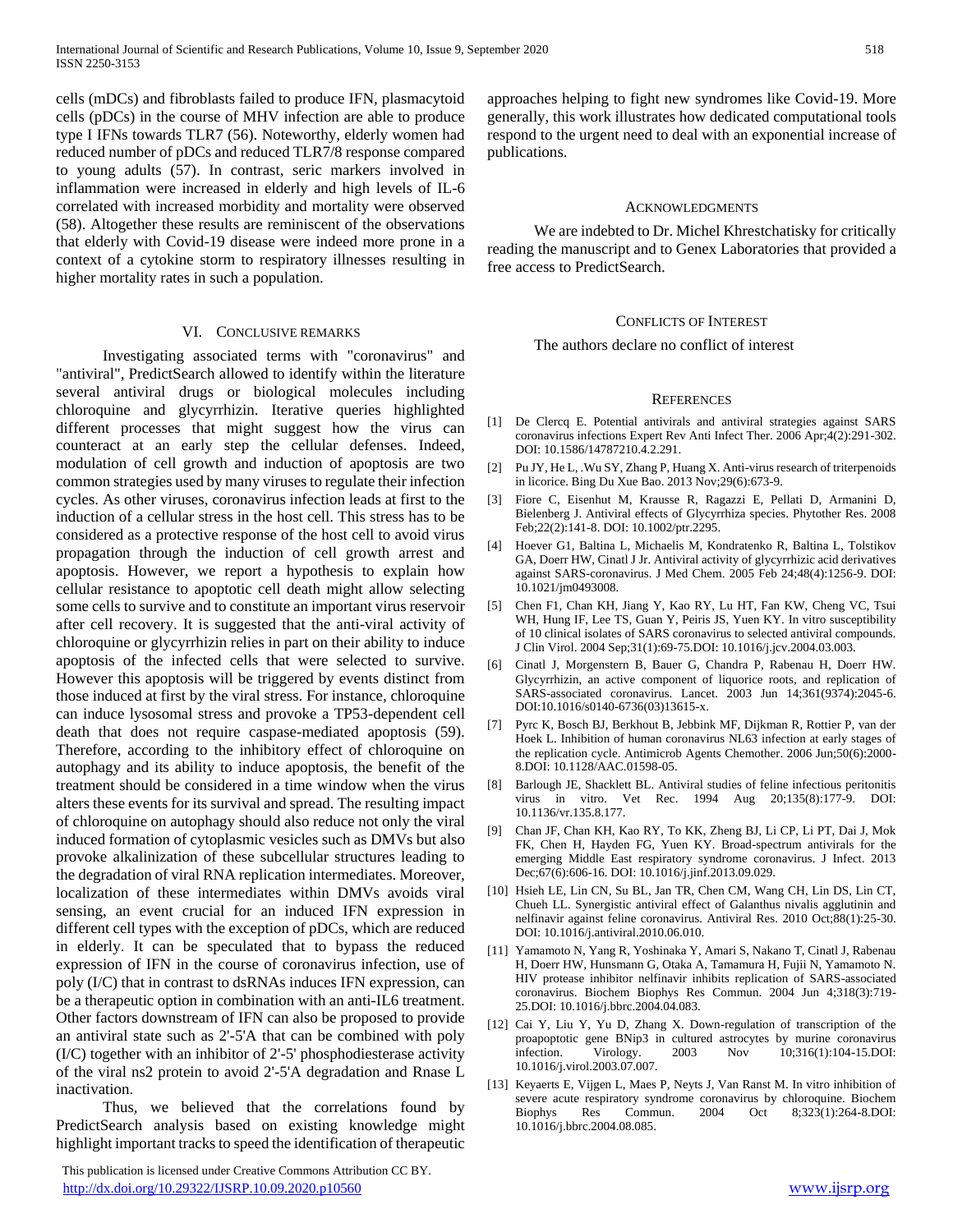- [14] ZhonghuaJie He He Hu Xi Za Zhi. Expert consensus on chloroquine phosphate for the treatment of novel coronavirus pneumonia; 2020 Mar 12;43(3):185-188. DOI: 10.3760/cma.j.issn.1001-0939.2020.03.009.
- [15] Vincent MJ, Bergeron E, Benjannet S, Erickson BR, Rollin PE, Ksiazek TG, Seidah NG, Nichol ST. Chloroquine is a potent inhibitor of SARS coronavirus infection and spread. Virol J. 2005 Aug 22;2:69. DOI: 10.1186/1743-422X-2-69.
- [16] Devaux CA, Rolain JM, Colson P, Raoult D. New Insights on the Antiviral Effects of Chloroquine Against Coronavirus: What to expect for COVID-19?<br>Int J Antimicrob Agents. 2020 Mar 12;105938. DOI: Int J Antimicrob Agents. 2020 Mar 12;105938. DOI: 10.1016/j.ijantimicag.2020.105938.
- [17] McAuley JL, Gilbertson BP, Trifkovic S, Brown LE, McKimm-Breschkin JL. Influenza Virus Neuraminidase Structure and Functions. Front Microbiol. 2019; 10: 39.2019 Jan 29. doi: 10.3389/fmicb.2019.00039
- [18] De Martino L, Marfé G, Longo M, Fiorito F, Montagnaro S, Iovane V, Decaro N, Pagnini U. Bid Cleavage, Cytochrome C Release and caspase activation in canine coronavirus-Induced apoptosis. Vet Microbiol. 2010 Feb 24;141(1-2):36-45. DOI: 10.1016/j.vetmic.2009.09.001.
- [19] Suzuki K, Matsui Y, Miura Y, Sentsui H. Equine coronavirus induces apoptosis in cultured cells. VetMicrobiol. 2008 Jun 22;129(3-4):390-5. DOI: 10.1016/j.vetmic.2007.11.034.
- [20] Soo Lee C, Yang JC, Kim YJ, Jang E-R, Kim W, Myung SC. 18β-Glycyrrhetinic acid potentiates apoptotic effect of trichostatin A on human epithelial ovarian carcinoma cell lines. Eur J Pharmacol. 2010 Dec 15;649(1- 3):354-61. DOI: 10.1016/j.ejphar.2010.09.047.
- [21] Regan AD, Shraybman R, Cohen RD, Whittaker GR. Differential role for low pH and cathepsin-mediated cleavage of the viral spike protein during entry of serotype II feline coronaviruses.Vet Microbiol. 2008 Dec 10;132(3- 4):235-48. DOI: 10.1016/j.vetmic.2008.05.019.
- [22] Wu X , Zhang L, Gurley E, Studer E, Shang J, Wang T, Wang C, Yan M, Jiang Z, Hylemon PB, Sanyal AJ, Pandak Jr WM, Zhou H. Prevention of free fatty acid-induced hepatic lipotoxicity by 18beta-glycyrrhetinic acid through lysosomal and mitochondrial pathways. Hepatology. 2008 Jun;47(6):1905- 15. DOI: 10.1002/hep.22239
- [23] Marfè G, Tafani M, Fiorito F, Pagnini U, Iovane G, De Martino L. Involvement of FOXO transcription factors, TRAIL-FasL/Fas, and Sirtuin proteins family in canine coronavirus Type II-induced apoptosis. PLoS One. 2011;6(11):e27313. DOI: 10.1371/journal.pone.0027313.
- [24] Surjit M, Liu B, Jameel S, Chow VTK, Lal SK; The SARS Coronavirus nucleocapsid protein induces actin reorganization and apoptosis in COS-1 Cells in the absence of growth factors. Biochem J. 2004 Oct 1;383(Pt 1):13- 8. DOI: 10.1042/BJ20040984.
- [25] Parris GE. Hypothesis links emergence of Chloroquine-resistant malaria and other intracellular pathogens and suggests a new strategy for treatment of diseases caused by intracellular parasites. Med Hypotheses. 2004;62(3):354- 7. DOI: 10.1016/j.mehy.2003.12.004.
- [26] Soo Lee CS , Kim YJ, Lee MS, Han ES, Lee SJ. 18beta-glycyrrhetinic acid induces apoptotic cell death in SiHa cells and exhibits a synergistic effect against antibiotic anti-cancer drug toxicity. Life Sci. 2008 Sep 26;83(13- 14):481-9. DOI: 10.1016/j.lfs.2008.07.014.
- [27] Li FQ , Tam JP, Liu DX. Cell cycle arrest and apoptosis induced by the coronavirus infectious bronchitis virus in the absence of p53. Virology. 2007 Sep 1;365(2):435-45. DOI: 10.1016/j.virol.2007.04.015.
- [28] Kim EL ,Wüstenberg R, Rübsam A, Schmitz-Salue C, Warnecke G, Bücker EM, Pettkus N, Speidel D, Rohde V, Schulz-Schaeffer W, Deppert W, Giese A. Chloroquine activates the p53 pathway and induces apoptosis in human glioma cells. Neuro Oncol. 2010 Apr;12(4):389-400. DOI: 10.1093/neuonc/nop046.
- [29] Al-Bari MAA. Targeting endosomal acidification by chloroquine analogs as a promising strategy for the treatment of emerging viral diseases. Pharmacol Res Perspect. 2017 Jan 23;5(1):e00293. eCollection 2017 Feb. DOI: 10.1002/prp2.293.
- [30] Rutz M, Metzger J, Gellert T, Luppa P, Lipford GB, Wagner H, Bauer S. Toll-like receptor 9 binds single-stranded CpG-DNA in a sequence- and pHdependent manner. Eur J Immunol. 2004 Sep;34(9):2541-50. DOI: 10.1002/eji.200425218.
- [31] Mauthe M, Orhon I, Rocchi C, Zhou X, Luhr M, Hijlkema K-J, Coppes RP, Engedal N, Mari M, Reggiori F. Chloroquine inhibits autophagic flux by decreasing autophagosome-lysosome fusion. Autophagy. 2018;14(8):1435- 1455. DOI: 10.1080/15548627.2018.1474314.

 This publication is licensed under Creative Commons Attribution CC BY. <http://dx.doi.org/10.29322/IJSRP.10.09.2020.p10560> [www.ijsrp.org](http://ijsrp.org/)

- [32] Levine B, Mizushima N, Virgin HW. Autophagy in immunity and inflammation. Nature. 2011 Jan 20;469(7330):323-35. DOI: 10.1038/nature09782.
- [33] Jackson WT. Viruses and the autophagy pathway. Virology. 2015 May;479-480:450-6. DOI: 10.1016/j.virol.2015.03.042.
- [34] Cottam EM, Maier HJ, Manifava M, Vaux LC, Chandra-Schoenfelder P, Gerner W, Britton P, Ktistakis NT, Wileman T. Coronavirus nsp6 proteins generate autophagosomes from the endoplasmic reticulum via an omegasome intermediate. Autophagy. 2011 Nov;7(11):1335-47. DOI: 10.4161/auto.7.11.16642.
- [35] Choi Y, Bowman JW, Jung JU. Autophagy during viral infection A doubleedged sword. Nat Rev Microbiol. 2018 Jun;16(6):341-354. doi: 10.1038/s41579-018-0003-6.
- [36] Prentice E, Jerome WG, Yoshimori T, Mizushima N, Denison MR. Coronavirus replication complex formation utilizes components of cellular autophagy. J Biol Chem. 2004 Mar 12;279(11):10136-41. DOI: 10.1074/jbc.M306124200.
- [37] Zhao Z, Thackray LB, Miller BC, Lynn TM, Becker MM, Ward E, Mizushima NN, Denison MR, Virgin 4th HW. Coronavirus replication does not require the autophagy gene ATG5. Autophagy. Nov-Dec 2007;3(6):581- 5. DOI: 10.4161/auto.4782.
- [38] Millet JK, Whittaker GR. Physiological and molecular triggers for SARS-CoV membrane fusion and entry into host cells. Virology. 2018 Apr;517:3- 8. DOI: 10.1016/j.virol.2017.12.015.
- [39] Blau DM, Holmes KV. Human coronavirus HCoV-229E enters susceptible cells via the endocytic pathway. Adv Exp Med Biol. 2001;494:193-8. DOI: 10.1007/978-1-4615-1325-4\_31.
- [40] Harmer D, Gilbert M, Borman R, Clark KL. Quantitative mRNA expression profiling of ACE 2, a novel homologue of angiotensin converting enzyme. FEBS Lett. 2002 Dec 4;532(1-2):107-10.DOI: 10.1016/s0014- 5793(02)03640-2.
- [41] Varga Z, Flammer AJ, Steiger P, Haberecker M, Andermatt R, Zinkernagel AS, Mehra MR, Schuepbach RA, Ruschitzka F, Moch H. Endothelial cell infection and endothelitis in COVID-19. Lancet. 2020 May 2;395(10234):1417-1418. DOI: 10.1016/S0140-6736(20)30937-5.
- [42] Ferrario CM, Jessup J, Chappell MC, Averill DB, Brosnihan KB, Tallant EA, Diz DI, Gallagher PE. Effect of angiotensin-converting enzyme inhibition and angiotensin II receptor blockers on cardiac angiotensin-converting enzyme 2. Circulation. 2005 May 24;111(20):2605-10.
- [43] Haga S Nagata N, Okamura T, Yamamoto N, Sata T, Yamamoto N, Sasazuki T, Ishizaka Y. TACE antagonists blocking ACE2 shedding caused by the spike protein of SARS-CoV are candidate antiviral compounds. Antiviral Res. 2010 Mar;85(3):551-5. DOI: 10.1016/j.antiviral.2009.12.001.
- [44] Dennison CR, McEntee ML, Samuel L, Johnson BJ, Rotman S, Kielty A, Russell SD. Adequate health literacy is associated with higher heart failure knowledge and self-care confidence in hospitalized patients. J Cardiovasc Nurs. 2011 Sep-Oct;26(5):359-67. DOI: 10.1097/JCN.0b013e3181f16f88.
- [45] Patel VB1, Zhong JC1, Grant MB1, Oudit GY2. Role of the ACE2/Angiotensin 1-7 Axis of the Renin-Angiotensin System in Heart Failure. CircRes. 2016 Apr15;118(8):1313-26. DOI: 10.1161/CIRCRESAHA.116.307708.
- [46] Oudit GY, Kassiri Z, Jiang C, Liu PP, Poutanen SM, Penninger JM, Butany J. SARS-coronavirus modulation of myocardial ACE2 expression and inflammation in patients with SARS. Eur J Clin Invest. 2009 Jul;39(7):618- 25. DOI: 10.1111/j.1365-2362.2009.02153.x.
- [47] Tan ELC, Ooi EE, Lin C-Y, Tan HC, Ling AE, Lim B, Stanton LW. Inhibition of SARS coronavirus infection in vitro with clinically approved antiviral drugs. Emerg Infect Dis. 2004 Apr;10(4):581-6. DOI: 10.3201/eid1004.030458.
- [48] Thiel V, Weber F. Interferon and cytokine responses to SARS-coronavirus infection. Cytokine Growth Factor Rev. 2008 Apr;19(2):121-32. DOI: 10.1016/j.cytogfr.2008.01.001.
- [49] Zhao L, Jha BK, Wu A, Elliott R, Ziebuhr J, Gorbalenya AE, Silverman RH, Weiss SR. Antagonism of the interferon-induced OAS-RNase L pathway by murine coronavirus ns2 protein is required for virus replication and liver pathology. Cell Host Microbe. 2012 Jun 14;11(6):607-16. DOI: 10.1016/j.chom.2012.04.011.
- [50] Gusho E, Zhang R, Jha BK, Thornbrough JM, Dong B, Gaughan C, Elliott R, Weiss SR, Silverman RH. Murine AKAP7 has a 2',5'-phosphodiesterase domain that can complement an inactive murine coronavirus ns2 gene. mBio. 2014 Jul 1;5(4):e01312-14. DOI: 10.1128/mBio.01312-14.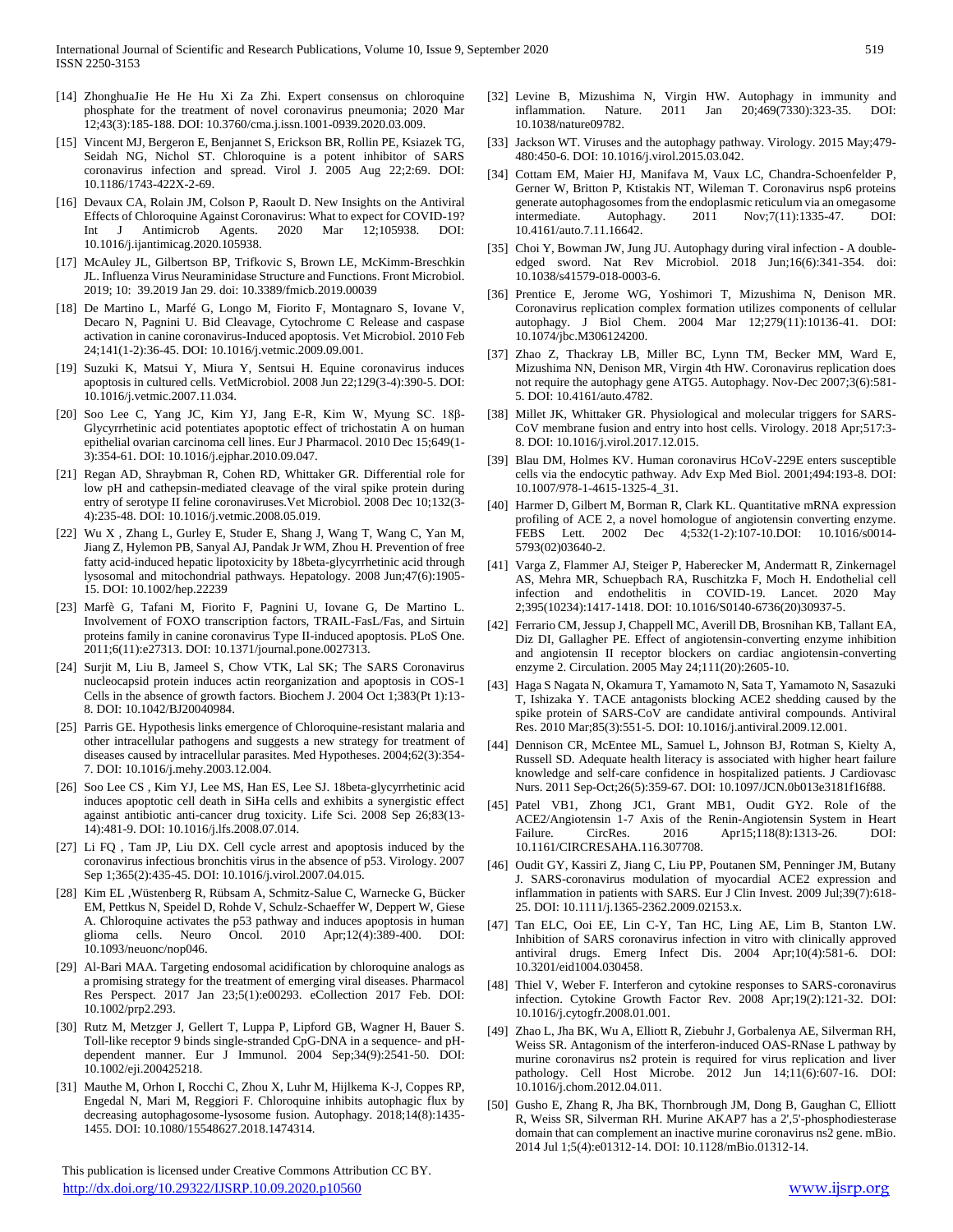- [51] Spiegel M, Pichlmair A, Martínez-Sobrido L, Cros J, García-Sastre A, Haller O, Weber F. Inhibition of Beta interferon induction by severe acute respiratory syndrome coronavirus suggests a two-step model for activation of interferon regulatory factor 3. J Virol. 2005 Feb;79(4):2079-86. DOI: 10.1128/JVI.79.4.2079-2086.2005.
- [52] Versteeg GA, Slobodskaya O, Spaan WJM. Transcriptional profiling of acute cytopathic murine hepatitis virus infection in fibroblast-like cells. J Gen Virol. 2006 Jul;87(Pt 7):1961-75. DOI: 10.1099/vir.0.81756-0.
- [53] Zhou H, Perlman S. Mouse hepatitis virus does not induce beta interferon synthesis and does not inhibit its induction by double-stranded RNA. J Virol. 2007 Jan;81(2):568-74. DOI: 10.1128/JVI.01512-06.
- [54] Versteeg GA, Bredenbeek PJ, van den Sjoerd WHE, Spaan WJM. Group 2 coronaviruses prevent immediate early interferon induction by protection of viral RNA from host cell recognition. Virology. 2007 Apr 25;361(1):18-26. DOI: 10.1016/j.virol.2007.01.020.
- [55] Zhao J, Wohlford-Lenane C, Zhao J, Fleming E, Lane TE, McCray Jr PB, Perlman S. Intranasal treatment with poly(I•C) protects aged mice from lethal respiratory virus infections. J Virol. 2012 Nov;86(21):11416-24. DOI: 10.1128/JVI.01410-12.
- [56] Cervantes-Barragan L, Züst R, Weber F, Spiegel M, Lang KS, Akira S, Thiel V, Ludewig B. Control of coronavirus infection through plasmacytoid dendritic-cell-derived type I interferon. Blood. 2007 Feb 1;109(3):1131-7. DOI: 10.1182/blood-2006-05-023770.
- [57] van Splunter M, Perdijk O, Fick-Brinkhof H, Floris-Vollenbroek G, Meijer B, Brugman S, Savelkoul HFJ, van Hoffen E, van Neerven RJJ. Plasmacytoid dendritic cell and myeloid dendritic cell function in ageing: A Comparison between elderly and young adult women. PLoS One. 2019 Dec 12;14(12):e0225825. DOI: 10.1371/journal.pone.0225825.
- [58] Franceschi C, Bonafè M, Valensin S, Olivieri F, De Luca M, Ottaviani E, De Benedictis G. Inflamm-aging. An evolutionary perspective on immunosenescence. Ann N Y Acad Sci. 2000 Jun;908:244-54. DOI: 10.1111/j.1749-6632.2000.tb06651.x
- [59] Maclean KH, Dorsey FC, Cleveland JL, Kastan MB. Targeting lysosomal degradation induces p53-dependent cell death and prevents cancer in mouse models of lymphomagenesis. J Clin Invest. 2008 Jan;118(1):79-88. DOI: 10.1172/JCI33700.

#### **AUTHORS**

**First Author** – Angela Patatian, Laboratoire GENEX, 1 chemin du Saulxier Lonjumeau, 91160 France, a.patatian@laboratoiregenex.fr

**Second Author** – Philippe Benech, Aix-Marseille Univ., CNRS, INP, Inst. of Neurophysiopathol, Marseille France, philippe.benech@univ-amu.fr

## **Legends of figures:**

Figure 1: Screenshot capture of main PredictSearch features.

Figure 2: Schematic representation of the terms/concepts correlated to apoptosis, endocytic pathway, autophagy and coronavirus. Legends are indicated on the top right of the figure in a gray box.

Figure 3: Schematic representation of the terms/concepts correlated to ACE2 pathway and SARS-CoV infection. See figure 2 for legends.

Figure 4: Schematic representation of the terms/concepts correlated to interferon and viral infection. See figure 2 for legends.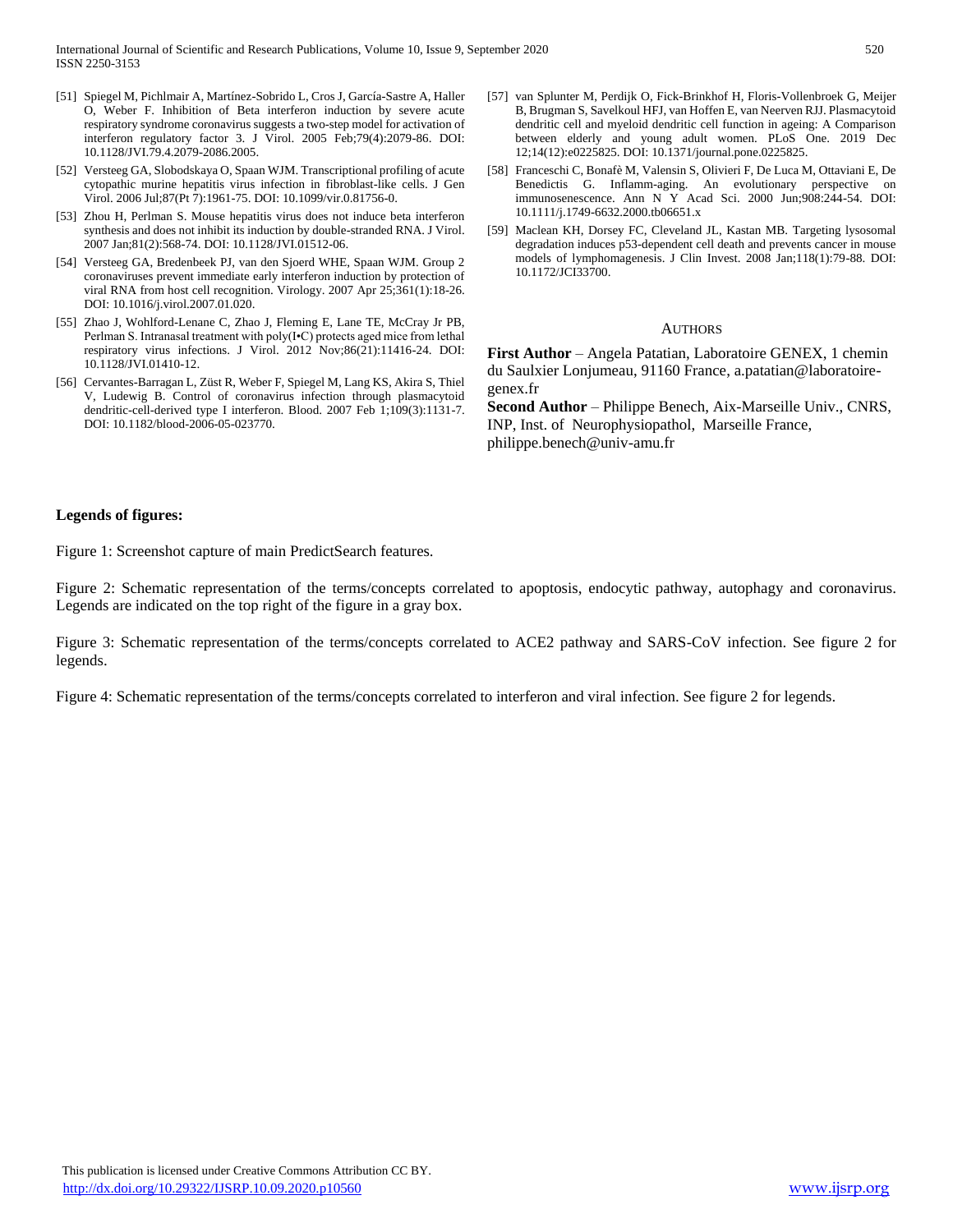# **Figure 1**

|                                                                                                             |                                     |                                |                                                        | PredictSearch v 2.6.3 [/home/philippe/.PredictSearch/SEd170220.psws]                                     | $+ -$              |  |  |
|-------------------------------------------------------------------------------------------------------------|-------------------------------------|--------------------------------|--------------------------------------------------------|----------------------------------------------------------------------------------------------------------|--------------------|--|--|
| Select Stat Tools Help<br>File View                                                                         |                                     |                                |                                                        |                                                                                                          |                    |  |  |
| 圓<br>AND OR NOT                                                                                             | UN 71 %                             |                                | ▼                                                      | $F_{\text{mode}}$                                                                                        |                    |  |  |
| Untitled[0]-Homo sapiens                                                                                    | Untitled[1]-Homo sapiens            |                                |                                                        | Untitled[2]-Homo sapiens                                                                                 |                    |  |  |
| Words                                                                                                       |                                     |                                |                                                        | <b>Selected terms</b><br>Genes                                                                           |                    |  |  |
| Annotate Search                                                                                             |                                     | « Search » tab to look for one | CORONAVIRUS<br>ANTIVIRAL                               | Gene data base                                                                                           |                    |  |  |
| <b>D</b> Current Ouery<br><b>v</b> Dictionaries                                                             | particular term or concept          |                                |                                                        | SARS-COV<br>correlated terms                                                                             | Q Search           |  |  |
| v<br><b>Biological Process</b>                                                                              |                                     |                                |                                                        | CHLOROQUINE<br>Gene ID<br>GLYCYRRHIZIN<br>INTERFERON                                                     | Symbol             |  |  |
| <b>Sociated Genes</b>                                                                                       |                                     |                                |                                                        | <b>BCL2</b><br>13<br>ABCA4<br>OASI                                                                       | AADAC              |  |  |
| Customizable Words<br>v                                                                                     |                                     |                                | <b>QUINONE REDUCTASE</b>                               | ACE<br>CASP8<br><b>IFNG</b><br>0AS2<br>17                                                                | AAVS1              |  |  |
| STALIC ACID NEURAMINIDASE<br>Ω<br><b>Related Species</b><br><b>Access to dictionaries</b><br>ALKALINIZATION |                                     |                                |                                                        | NEKBI<br><b>CTSB</b><br>0453<br>24                                                                       | ABCA4              |  |  |
| Fungus<br>Cell Localization                                                                                 |                                     | ENDOSOME                       | 4853<br><b>SOR</b><br>OASL<br>5243<br>ACE <sub>2</sub> | ABCB1                                                                                                    |                    |  |  |
| Custom<br>n                                                                                                 |                                     | GLYCOSYLATION                  | DENDRITIC<br>correlated genes<br>1636                  | <b>ACE</b>                                                                                               |                    |  |  |
| $\Box$ Alga                                                                                                 |                                     |                                | P38 MAPK                                               | MOC PDC<br><b>APOPTOSIS</b><br>59272                                                                     | ACE2               |  |  |
| Plant<br>п.                                                                                                 |                                     |                                |                                                        | <b>CELL DEATH</b><br>56                                                                                  | ACRV1              |  |  |
| Generic Words<br>v                                                                                          |                                     | uncorrelated                   | <b>AUTOPHAGY</b><br>60<br>ENDOCYTIC PATHMAY            | ACTB                                                                                                     |                    |  |  |
| <b>Y</b> Key Words                                                                                          |                                     |                                | terms                                                  | 6868                                                                                                     | ADAM17             |  |  |
| Composed Words                                                                                              |                                     |                                |                                                        |                                                                                                          | 0/491 Gene(s)      |  |  |
| <b>Action Words</b>                                                                                         |                                     |                                |                                                        | $-1111$<br>$\cdot$                                                                                       |                    |  |  |
| Words correlated to selected terms                                                                          |                                     |                                |                                                        |                                                                                                          |                    |  |  |
| <b>NArt</b><br>Word                                                                                         | $*_{p}$                             | <b>Abstracts</b>               |                                                        | Links to related publication                                                                             |                    |  |  |
| <b>GLYCYRRHIZIN</b><br>3                                                                                    | 3e-06                               | Read                           | <b>PubMed ID</b>                                       | <b>Title</b>                                                                                             | Date<br><b>Nge</b> |  |  |
| <b>REPLICATION</b><br>5                                                                                     | $3e-05$                             |                                | 18852458                                               | A noncovalent class of papain-like protease/deubiquitinase inhibitors blocks SARS virus replication 2008 | 4                  |  |  |
| <b>PLPRO</b><br>$\overline{2}$                                                                              | 8e-05                               |                                | 18427249                                               | 2008<br>Recent antiviral strategies against human coronavirus-related respiratory illnesses.             | 1                  |  |  |
| <b>VIRUS</b><br>6                                                                                           | $1e-04$<br>$\overline{\phantom{0}}$ |                                | 18321765                                               | Interferon and cytokine responses to SARS-coronavirus infection.<br>2008                                 | 1                  |  |  |
| 0 / 185 Word(s)                                                                                             |                                     |                                | 17944271                                               | 2007<br>Severe acute respiratory syndrome coronavirus entry as a target of antiviral therapies.          | $\overline{2}$     |  |  |
|                                                                                                             |                                     |                                |                                                        | 0/28 Abstract(s)                                                                                         |                    |  |  |
|                                                                                                             |                                     |                                |                                                        |                                                                                                          |                    |  |  |
|                                                                                                             |                                     |                                |                                                        |                                                                                                          |                    |  |  |
| Applications Menu PredictSearch v 2.6.3 [/h                                                                 |                                     |                                |                                                        | $\mathbf{R}$                                                                                             | 16:43 philip       |  |  |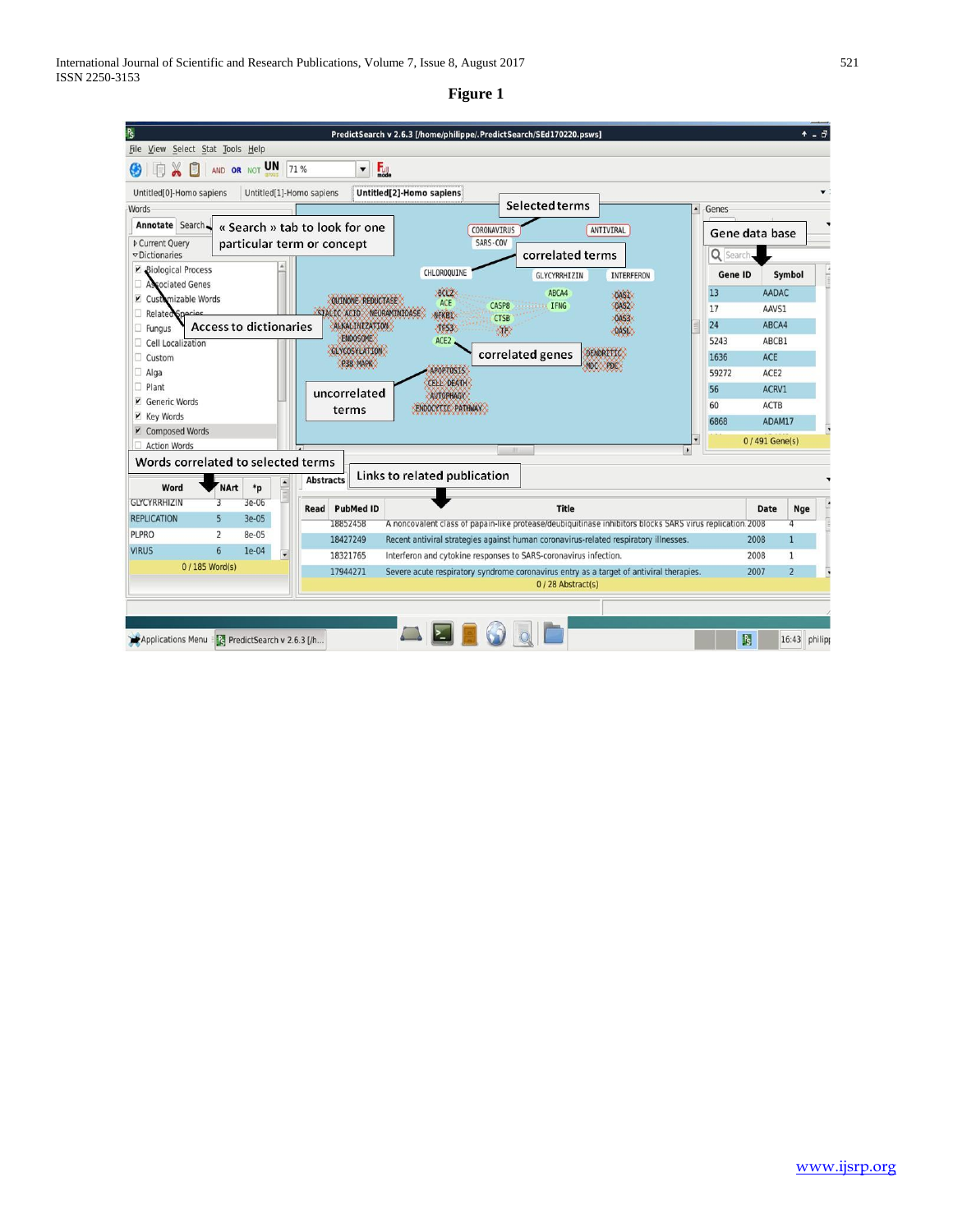

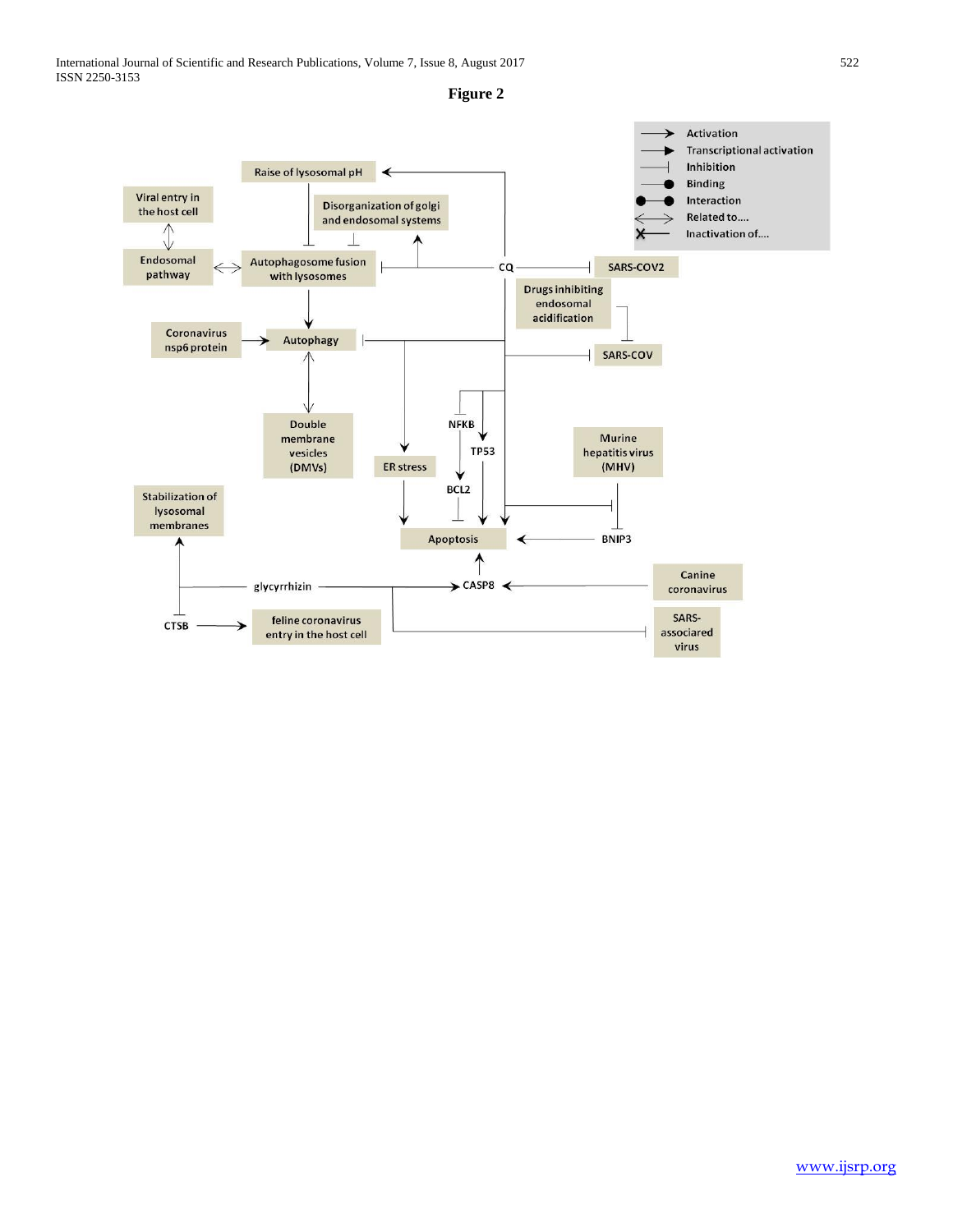

**Figure 3**